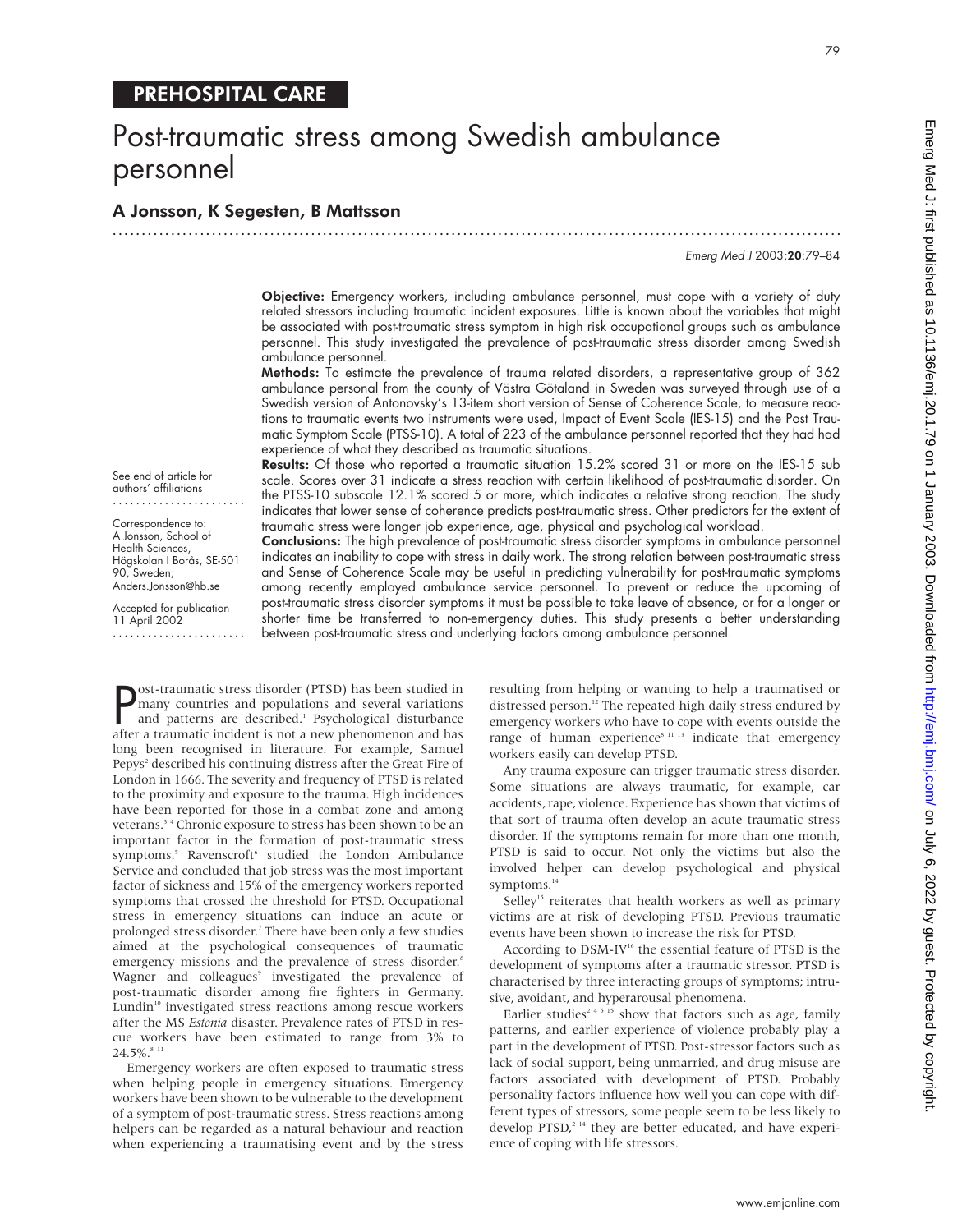The DSM-IV<sup>16</sup> lists five intrusive symptoms and at least one is required for a PTSD diagnosis. These symptoms are distressing memories; distressing dreams of the event; acting or feeling as if the traumatic event were recurring; intense psychological distress; and physiological reactivity (sweating, heart racing, etc) when reminded of the event. Avoidance and numbing symptoms represent attempts to block out unpleasant memories and feelings and three are required for a PTSD diagnosis. Examples of these kind of symptoms are: efforts to avoid thoughts; feelings or conversations associated with the trauma; efforts to avoid activities, places or people which arouse recollections of the trauma; inability to recall an important aspect of the trauma; markedly diminished interest in participation in significant activities; feelings of detachment from others, restricted range of affect and emotional responsiveness and a sense of a foreshortened future. Hyperarousal symptoms cause individuals to feel constantly at risk, and two are required for a PTSD. Hyperarousal symptoms are: difficulty in falling or staying asleep; irritability or outbursts of anger; difficulty in concentrating; exaggerated startle response, and hypervigilance for signs of danger. PTSD should be diagnosed if the symptoms persist for at least one month. If the symptoms remit within one month after the traumatic event, the diagnosis of an acute stress disorder is indicated.

Given the repeated daily high exposure to human suffering and death and working in a hazardous environment, ambulance personnel are constantly exposed to traumatic stress. Although there is a growing interest in studying traumatic stress in Sweden all studies have concentrated on disasters and disaster victims. No study has investigated the prevalence of traumatic stress in ambulance crews who do not share an experience of a common disaster.

Sense of coherence (SOC), developed by Antonovsky<sup>17</sup><sup>18</sup> is a theoretical construction used to explain why some people are more disposed than others to illness after stressful situations. The sense of coherence is defined as a global orientation that expresses the extent to which one has a pervasive, enduring though dynamic feeling of confidence. The course of living is structured, predictable, and explicable and the resources are available to meet the demands posed by these stimuli.

The SOC is defined as follows:

*..a global orientation that express the extent to which one has a pervasive, enduring though dynamic feeling of confidence that (1) the stimuli deriving from one's internal and external environments in the course of living are structured, predictable, and explicable; (2) the resources are available to one to meet the demands posed by the stimuli; and (3) these demands are challenges, worthy of investment and* engagement (page 41)<sup>18</sup>

In his Salutogenic Model, Antonovsky<sup>18</sup> suggested that sense of coherence is the key determinant in the maintenance of health and prevention of health breakdown. People with a strong SOC have the ability to perceive stressors as manageable, meaningful, and comprehensible. As SOC is assumed to be relatively stable in adulthood it is hypothesised that the strength of a person's SOC is determined in childhood and early adulthood, with stabilisation occurring about the age of 30.19

According to Antonovsky<sup>18 19</sup> people with stronger SOC remain healthier than other people even if they have experience of the same stressful event. A person with a strong sense of meaningfulness will experience a stressful event as a positive challenge that is worth the emotional investment and commitment. The mobilisation of the generalised resistance resources (GRR), to cope with tension and stressors depends on a person's SOC as a whole. The extent of available GRR is important to determine if a stressful situation will result in a weakening or strengthening of the person's SOC.<sup>17</sup>

People with high SOC tend to use problem focused strategies, they are flexible in their choices of strategies, and they are skilled in using feedback to re-direct coping attempts. Antonovsky proposed that people with a high SOC are more

|           | <b>Table 1</b> Prevalence of Traumatic<br>events experienced by the ambulance |  |
|-----------|-------------------------------------------------------------------------------|--|
|           |                                                                               |  |
| personnel |                                                                               |  |
|           |                                                                               |  |

| Type of event                | Number |
|------------------------------|--------|
| Events (n)                   | 137    |
| Taking care of family member | 14     |
| Taking care of fellow worker | 8      |
| Taking care of children      | 10.5   |
| Other                        | 70     |
| Mass casualty                | 16     |

likely to select the coping strategy that is sufficient for dealing with the stressor. People with a high SOC are more likely to remove the source of stress, and to terminate the associated tension. High sense of coherence may prevent stress associated tension from developing into health problems, but sense of coherence is not a particular coping style. Over time, people with a strong SOC will experience shorter periods of harmful tension than people with a weak SOC, suggesting a main connection between level of SOC and health.17 18 The coping includes avoidance of habits that directly interference with health and behaviours that lessen the severity of illness.

This study intended to examine the prevalence of posttraumatic stress reactions among ambulance personnel in daily work who do not share the experience of a common disaster. A further aim was to investigate whether different levels of SOC are related to different consequences of traumatic stress.

#### METHOD

#### Participants and procedure

The sample consisted of all ambulance emergency crews in the region of Västra Götaland, Sweden. Those who have combined duties as ambulance workers and fire fighters were excluded because there are biases between ambulance service duty and fire fighter tasks. The aim for the investigation was to isolate traumatic events unique for ambulance services, not influenced by other duties. There are also two different organisations with their own chain of command one for ambulance services and one for the fire brigades. Information attached to the questionnaire package contained written consent.

#### Questionnaire

The questionnaire included demographic items, such as job experience, civil status, occupation, job satisfaction, and descriptions of a traumatic event.

A Swedish version of Antonovsky's 13-item short version of Sense of Coherence Scale (SOC) was used to measure the respondent's comprehensibility, manageability, and meaningfulness.<sup>18</sup> A 7-point Likert-type scale was used with response ranging from 1 (very often) to 7 (very seldom or never). Scores range from 13 (lowest sense of coherence) to 91 (highest sense of coherence). Internal consistency testing of the 13-item SOC scale has produced Cronbach α ranging from 0.74 to 0.95.<br> $^{\rm 18}$   $^{\rm 20}$   $^{\rm 21}$ 

To measure reactions to traumatic events two instruments were used. One of the instruments was Impact of Event Scale (IES-15), developed by Horowitz *et al*. 22 23 It is used worldwide for the assessments of post-traumatic phenomena. It is a self reported measure, which was developed on the basis of Horowitz's two-two-factor theory and can be anchored to any specific life events. The IES-15 consists of 15 statements related to a particular event. Seven items are designed to measure intrusiveness and eight to measure avoidance. The response format is a scale with four choices which are given numeric values; not at all  $=0$ , seldom  $=1$ , sometimes  $=3$ , and often =5. A scale score is computed by the addition of all 15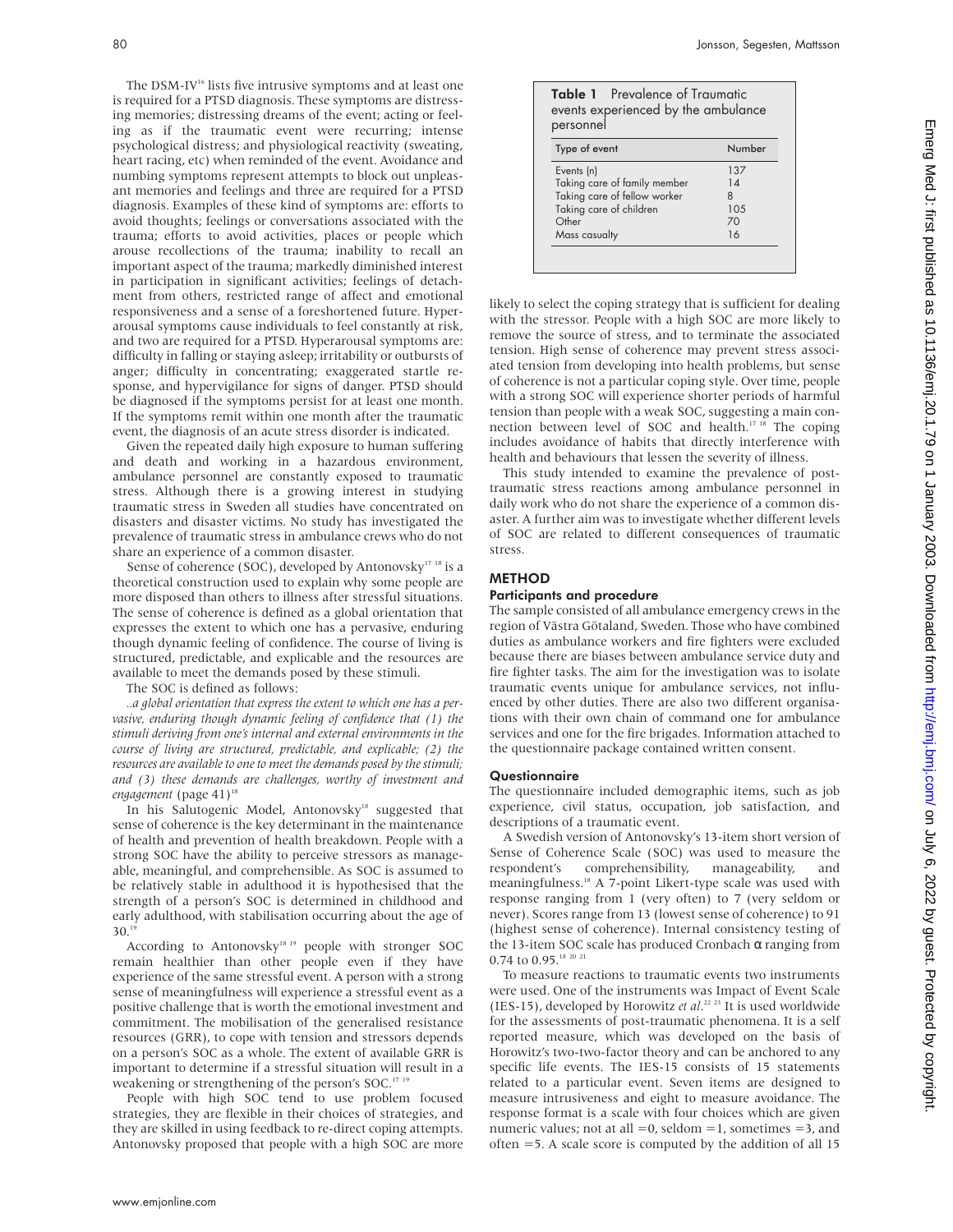| Table 2 Spearman correlation coefficients between IES-15,                                                               |           |           |                                                         |                                                        |                       | PTSS-10, SOC and, age, education, experience, physical, and physiological workload |                            |                            |                                                      |
|-------------------------------------------------------------------------------------------------------------------------|-----------|-----------|---------------------------------------------------------|--------------------------------------------------------|-----------------------|------------------------------------------------------------------------------------|----------------------------|----------------------------|------------------------------------------------------|
|                                                                                                                         | IES-15    | PTSS-10   | SOC                                                     | Age                                                    | Sex                   | Year in ambulance<br>service                                                       | Physical<br>workload       | Psychological<br>workload  | Support from<br>management                           |
| Spearman's $\rho$<br>IES-15                                                                                             |           |           |                                                         |                                                        |                       |                                                                                    |                            |                            |                                                      |
| Correlation coefficient                                                                                                 | 1.000     | $1.460**$ |                                                         |                                                        |                       |                                                                                    |                            |                            |                                                      |
| Significence (two tailed)                                                                                               |           | 1.000     |                                                         |                                                        |                       |                                                                                    |                            |                            |                                                      |
| Number<br>PTSS 10                                                                                                       | 223       | 223       | $\begin{array}{r} -0.303** \\ 0.000 \\ 223 \end{array}$ | $\begin{array}{c} 0.276** \\ 0.000 \\ 223 \end{array}$ | 0.014<br>0.836<br>223 | $\begin{array}{c} 0.269** \\ 0.000 \\ 223 \end{array}$                             | $-0.179**$<br>0.007<br>223 | $-0.207**$<br>0.002<br>223 | $-0.183**$<br>0.006<br>0.23<br>223<br>0.756<br>0.756 |
| Correlation coefficient                                                                                                 | $1.460**$ | 0001      | $\begin{array}{r} -0.403** \\ 0.000 \\ 223 \end{array}$ | 0.083<br>0.219<br>223                                  | 0.021<br>0.755<br>223 | 0.112<br>0.095<br>223                                                              | $-0.189**$<br>0.005<br>223 | $\frac{-0.197**}{0.003}$   |                                                      |
| Significence (two tailed)                                                                                               | 1.000     |           |                                                         |                                                        |                       |                                                                                    |                            |                            |                                                      |
| dumber                                                                                                                  | 223       | 223       |                                                         |                                                        |                       |                                                                                    |                            |                            |                                                      |
| *Correlation is significant at the 0.01 level (two tailed). *Correlation is significant at the 0.05 level (two tailed). |           |           |                                                         |                                                        |                       |                                                                                    |                            |                            |                                                      |
|                                                                                                                         |           |           |                                                         |                                                        |                       |                                                                                    |                            |                            |                                                      |
|                                                                                                                         |           |           |                                                         |                                                        |                       |                                                                                    |                            |                            |                                                      |

To complete IES-15 the Post Traumatic Symptom Scale (PTSS-10) developed by Holen *et al*<sup>24 25</sup> was used. The PTSS-10 consists of 10 statements related to reactions (for instance nightmares) to a particular event. The response format is yes or no on each statement. A scale score is computed by adding the number of "yes" responses. The score of 3 is considered as the cut off value, $24$  scores of 5 or higher indicate "a relatively strong reaction".<sup>23</sup>

Participants were also asked to describe a traumatic event that they had experienced during their work as ambulance personnel. Primary stress is defined as an exposure to trauma directly as a helper with direct relation to the victim—that is, to take care of a family member or a fellow worker.

#### Data analysis

This analysis was based on data from 362 ambulance crew respondents. Descriptive statistics were compiled, and correlation matrices were examined for significant relations among PTSS-10, IES-15, SOC, description of traumatic events, and background data.

Comparisons of independent groups were performed using Spearman's rank correlation and *t* tests. In some analyses categorisations were made, based on the prevalence of traumatic events depending on the type of exposure to trauma either as a victim or as a helper. Grouping was made in three groups, primary, secondary, and non-traumatic events. For SOC dichotomisations were made in three groups, weak, average, and strong sense of coherence. Permission from the Ethical Committee at the University of Gothenburg was given.

### RESULTS

A questionnaire was distributed to 500 ambulance workers and the overall response rate was  $72.4\%$  (n=362). The respondents consisted of medical technicians (n=240), and registered ambulance nurses (n=122), 79% were men  $(n=286)$  and 21% were women  $(n=76)$ . The mean age was 38.36 (SD=7.93); ranging from 22 to 60 years,and their average job experience in ambulances amounted to 12.1 years (SD=7.93) ranging from 1 to 33 years.

Traumatic events wear reported by 223 of the ambulance personnel (61.6% of the sample) and 137 reported that they had no experience of a traumatic event. Table 1 shows that the most frequently reported traumatic event involved children. The category "other" included for example traffic accidents, suicides, and common incidents, for example, heart failure. Of the reported traumatic events 32 were classified as primary traumatic experiences, for example, the ambulance crew had experienced the trauma as a family member or fellow worker.

#### The entire group

The stress reactions for the whole sample  $(n=362)$  measured by the IES-15 and PTSS-10 were as follows: the average score on IES-15 was 12.25 (SD 11.14). The average score on PTSS-10 was 0.91 (SD 1.82). Stress reaction among those who reported a traumatic event (n=223) was the following average score on IES-15: 15.20 (SD 12.52) on PTSS-10: 1.34 (SD 2.14). Those who classified as primary stress events scored significantly lower on PTSS-10 scale 1.23 (SD 2.0) compared with those with secondary stress events who scored 2.03 (SD 2.43).

#### Prevalence of PTSD symptoms

Many of those who reported a traumatic event  $(n=223)$  had high scores on the IES-15 subscale. Thirty four scored 20 to 30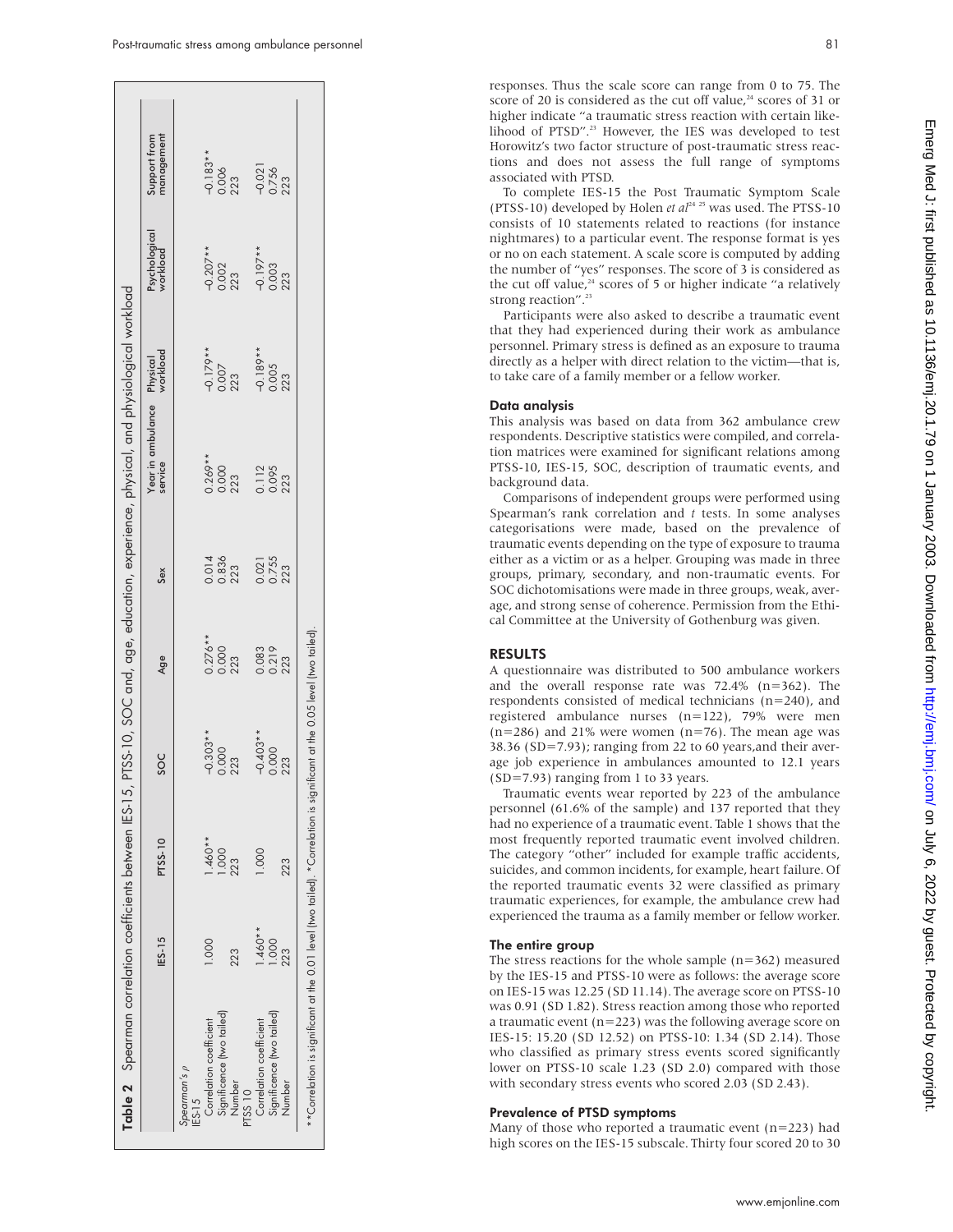|                |       | Primary $(n=22)$ |       | Secondary (n=201) |         |
|----------------|-------|------------------|-------|-------------------|---------|
| Scale          | Mean  | <b>SD</b>        | Mean  | <b>SD</b>         |         |
| $IES-15$       | 16.09 | 14.52            | 15.10 | 12.31             | 1.57    |
| <b>PTSS-10</b> | 2.68  | 2.57             | 1 19  | 204               | $1.98*$ |

and as many as 15.2% scored 31 or more. Nine persons scored over 41 points, indicating severe stress reaction with high likelihood for PTSD. On the PTSS-10 scale 26 persons scored 3 to 4, and 27 persons scored 5 or more indicating a relative strong reaction. Of those who reported a non-traumatic event (n=137) two persons scored 20 to 30 and one person scored over 31 on the IES-15 subscale. On the PTSS-10 subscale two persons scored 3–4 and one person scored over 5.

There are correlations between IES-15 and SOC, age, education, and years in ambulance service, physical and psychological workload, and support from management but no correlation in sex and profession. PTSS-10 differs only in correlation to age and years in ambulance service (table 2).

Those who have high scores on IES-15 and PTSS-10 have been working for a longer time in the ambulance service, they are older, and have shorter general education. They also reported experience of high physical and physiological workload and described strong support from management.

#### Comparison between primary and secondary events

In table 3 the correlation between different types of events and IES-15 and PTSS-10 are shown.

Those who have to take care of a family member or a fellow worker score significantly higher on PTSS-10 scale, but there is no such difference on the IES-15 scale.

#### Comparison of persons with and without reported traumatic events

Table 4 shows that persons with trauma experience  $(n=223)$ did not differ significantly on demographic variables from those without trauma experience  $(n=137)$ . On the SOC scale the former scored significantly lower. Those with low SOC and trauma experience did not differ in age from those with high SOC but they have been working significantly longer in the ambulance service.

#### SOC and sex

The median score for SOC differs for men and women, men with trauma experiences have a lower score than women. There is no such a difference in the group without traumatic events (table 5).

In short, the findings show that a vast majority of ambulance personnel have had experience of traumatic events. The prevalence of post-traumatic stress reactions among ambulance personnel is over 15%, and lower SOC, age and years in ambulance duty seem to be related to

| <b>Table 5</b> Comparison between SOC and sex |       |       |           |  |  |  |
|-----------------------------------------------|-------|-------|-----------|--|--|--|
| SOC                                           | Mean  | SD.   |           |  |  |  |
| Non-traumatic events (n=137)                  |       |       |           |  |  |  |
| Men $(n=109)$                                 | 69.90 | 8.57  | $-0.314$  |  |  |  |
| Women $(n=28)$                                | 70.54 | 972   |           |  |  |  |
| Traumatic events (n=223)                      |       |       |           |  |  |  |
| Men $(n=175)$                                 | 65.57 | 10.30 | $-2.062*$ |  |  |  |
| Women (n=48)                                  | 66.30 | 9.93  |           |  |  |  |

post-traumatic stress. Those who have experienced incidents with family members or fellow workers seem to have slightly higher stress reactions.

#### **DISCUSSION**

The aim of the study was to investigate the prevalence of PTSD reactions among ambulance personnel and factors related to such stress symptoms. A substantial proportion of ambulance crew experienced symptoms of PTSD. The result is in line with previous work<sup>1 8–11</sup> and supports the conclusion that emergency workers are at risk of developing PTSD, even if they are not exposed to major disasters. Ambulance personnel endure high daily stress and are repeatedly exposed to human suffering and death, and they work in a hazardous environment. They have to cope with death, grief, and events outside the normal range of human experience; situations that can be risk factors for inducing PTSD reactions.

About two thirds of the participants reported experience of traumatic situations and the vast majority (86%) of those were stress situations in relation to trauma at work. Of those who reported a traumatic event we found a current prevalence of 15.2% on the IES-15 scale and 12.1% on PTSD-10 scale. The stress reactions described were reported as consequences of regular daily duty and the personnel were representative for ambulance stations in the area. Stress reactions are part of the daily routine work performed by ambulance personnel and the impacts of these symptoms are scarcely highlighted.<sup>6 28</sup> However recently some research has shown that the every day work can lead to occurrence of traumatic stress among rescue workers.<sup>14 28</sup>

The study achieved a substantial response rate and 72% of the ambulance personnel in the region completed the questionnaires. The Västra Götaland region is representitive of Sweden with respect to the proportion of urban and rural areas. In the region there is also a mix between large and small ambulance stations, and a sex and age variation in ambulance staff, and the ratio between registered nurses and ambulance technicians did not differ from other areas. Because of the confidentiality of the study we do not know the characteristics of the non-respondents. There is probably a risk of underreporting because ambulance personnel with stress symptoms may avoid returning the questionnaire if they fear that there is no guarantee for anonymity.<sup>11</sup> There is also research<sup>26 27</sup> pointing to emergency personal underreporting their psychological

Table 4 Comparison between traumatic events: SOC, age, and years in ambulance service

|                            | No Traumatic event<br>$n = 137$ |           |        | Traumatic event $n = 223$ |            |
|----------------------------|---------------------------------|-----------|--------|---------------------------|------------|
| Scale                      | Mean                            | <b>SD</b> | Mean   | SD                        |            |
| SOC                        | 70.03                           | 8.78      | 66.30  | 10.03                     | $3.655***$ |
| Age                        | 37.24                           | 7.10      | 39.06  | 8.34                      | $-2.144*$  |
| Years in ambulance service | 10.968                          | 7.430     | 12.818 | 7.978                     | $-2.206*$  |

Significant at the 0.001 level. \*Significant at the 0.05 level.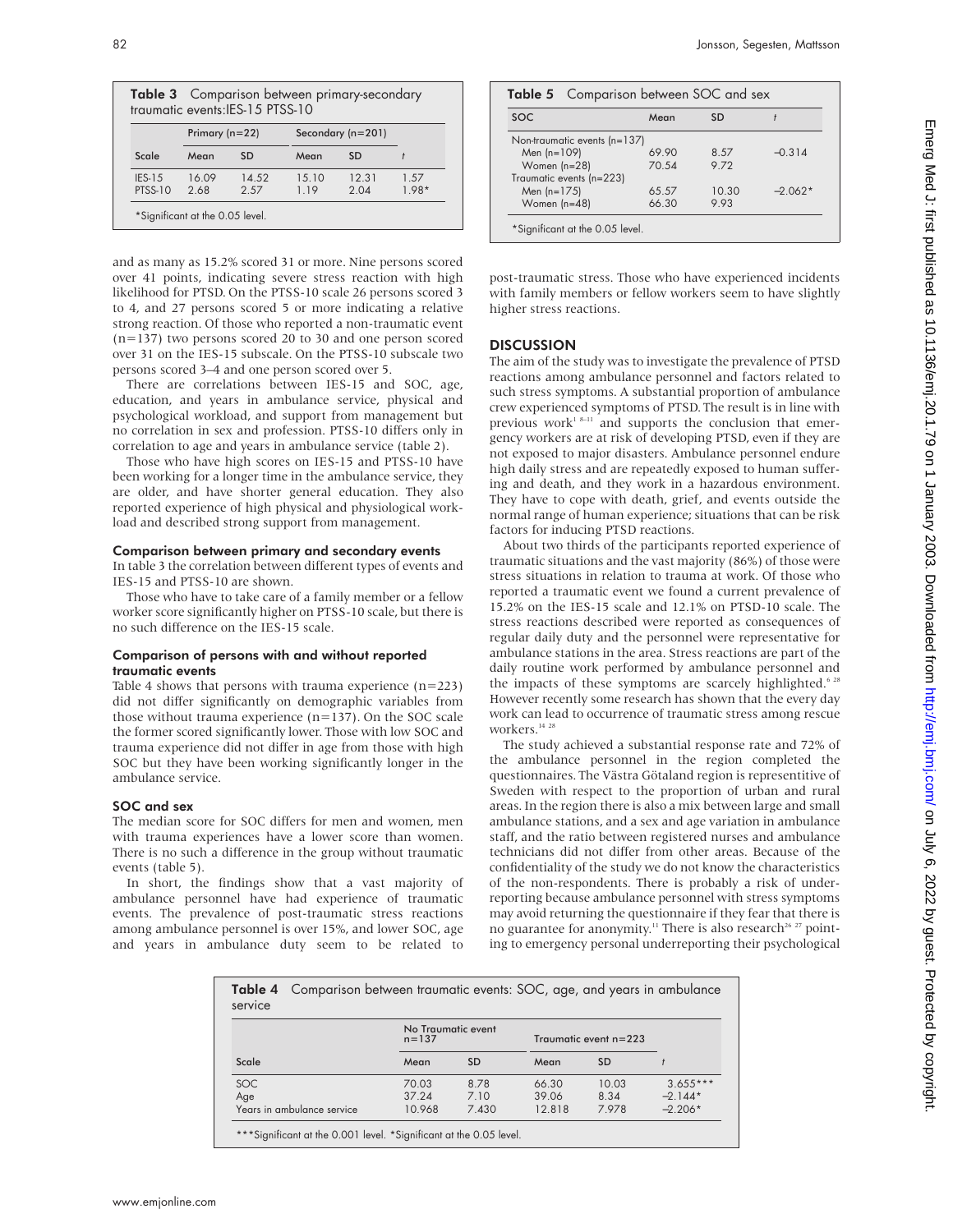symptoms, because in the role of helping others they deny that they are vulnerable to the same risks as the victims.

The lifetime prevalence for PTSD is about  $1\%$ <sup>28</sup> so how can the high prevalence of post-traumatic stress reactions among ambulance personnel be explained? The type of stressors reported in this study are similar to those identified by Clohessy and Ehlers.<sup>11</sup> In their study incidents involving children were the most common events leading to intrusive memories. Ambulance personnel are working in a wide range of settings and environments from emergency medical services to taking care of chronically ill citizens, and they are exposed to very different types of stressors. On active duty they are, however, constantly exposed to trauma associated stimuli. Ambulance workers who have been traumatised by stressful stimuli will not avoid further stimulus unless they quit the profession, take leave of absence, or are transferred to a non-emergency duty station.

The most important factor to predict PTSD reaction is continuing exposure, intensity, and duration of trauma.<sup>1 29-32</sup> In this study there is some information about quality aspects of trauma but no deeper analysis have been performed. We found that the number of years in ambulance duty and lower SOC were the most valid factors related to the occurrence of PTSD symptoms.

There is strong evidence that lower SOC predict the outcome of higher scores on IES-15 and PTSS-10 subscales. Antonovsky<sup>17-20</sup> presupposes that there is no fundamental dichotomy between sick and healthy people. According to Antonovsky a sense of coherence is crucial for the maintenance of health by successfully coping with stressful events. Ambulance personnel have to cope with stressful events, and a sense of coherence including a sense of comprehensibility, manageability, and meaningfulness, seems to be of crucial importance for coping with a traumatic event. In our study the SOC score was 67.72 for the whole sample, which is comparable with a group of Swedish UN soldiers.<sup>33</sup> The SOC means for a larger population varies between 68.7 to 55.0.<sup>20 24</sup> United States university faculty members scored high and United States minority homeless women scored low. Between those who scored high on the PTSS-10 and IES-15 subscales there is a sex difference, men have lower SOC scores, in an entire population the SOC shall be genus neutral.<sup>17-19</sup> However, the difference is not striking and the numbers of persons is quite small. There is no such difference between men and women in the group without trauma experience.

The fact that low SOC was connected to a higher score for stress symptoms seems compatible with Antonovsky's<sup>17-19</sup> statement that a strong SOC is important to successfully coping with stressors. Apart from SOC no other coping styles were investigated. Coping can be defined as the process a person uses to modify adverse aspects of their environment as well as to minimise internal threats induced by stress. Coping strategies are most often described as either problem focused coping; an effort to recognise modifies or eliminates the impact of stressor or cognitive activity, or emotion focused coping; being an effort to regulate emotional states that are associated with exposure of stress.<sup>19</sup><sup>23</sup> <sup>34</sup><sup>35</sup>

In recent years the ambulance organisations in the county have become aware of the nature of stressful emergency work and the necessity of having an organisation for debriefing and defusing. Despite the possibility of having access to a debriefing and defusing organisation for all ambulance workers, there is no difference in prevalence of PTSD in comparison with other emergency organisations.<sup>14 30</sup> <sup>36</sup> <sup>37</sup> In the study there is information about the quality of debriefing but no deeper analysis has been performed. There are some findings in the study that indicate that psychological debriefing may not be a useful prevention of PTSD after traumatic incidents, as current research also shows.<sup>38 39</sup> However, some of the traumatic incidents took place several years ago, before there was a functional debriefing organisation.

To summarise, our findings show that over 15% of the persons who reported a traumatic event in the ambulance service reported PTSD symptoms. There is also a strong connection between the number of years in the ambulance service and PTSD symptoms. This finding can perhaps be related to burnout reactions, but no such investigation was made in this study. That fact emphasises the need for a deeper understanding of the psychological outcome of ambulance work. During nearly every duty day ambulance personnel are exposed to experiences that could be characterised as traumatic. The lack of coping strategies may facilitate stress symptoms and other mental and physiological illnesses. Groups with high levels of stress are vulnerable to changes in the environment, and the Swedish ambulance service is undergoing radical changes at the moment. This is in line with a study by James and Wright<sup>34</sup> pointing out that background stressors such as shift work and time pressure may be one factor in contributing to the upcoming of the overall distress, and possibly to some of the PTSD symptoms experienced by the participants.

The risk is also higher if ambulance workers have experience of previous traumatic events, which is in accordance with previous research.<sup>40</sup> Ambulance crews with many years in the ambulance service ought to be more likely to develop PTSD. Our study gives evidence for a relation between the number of years in the ambulance service and prevalence of PTSD symptoms. In the study we have not asked about numbers of traumatic events but it can be assumed that ambulance workers with many years in the service have a long history of many stressful events.

Some of the ambulance personnel might have symptoms that are the result of a series of events called prolonged duration stress disorder.<sup>38</sup> The relation between high SOC and low prevalence of PTSD is in agreement with Antonovsky's findings<sup>18</sup> that SOC is the key determinant in the maintenance of health and prevention of health breakdown. People with a strong SOC have the ability to perceive stressors as manageable. It can also be assumed that a high extent of traumatic stress has a clinical impact on bodily complaints and on psychiatric disorders, for example, depressions and substance misuse.

The outcome of the study will propose some measures to prevent PTSD and give further support to ambulance workers with PTSD symptoms. The SOC may be useful in predicting vulnerability for post-traumatic symptoms among recently employed ambulance service personnel. Information has to be spread among management and personnel to increase awareness of PTSD symptoms. The management has to identify those who suffer from post-traumatic stress, and take action accordingly. Some ambulance workers have such high stress levels that they need professional counselling. To prevent or reduce the upcoming of PTSD symptoms it must be possible to take leave of absence or for a period of time or to be transferred to non-emergency duty. That change could however be difficult because of an increased workload in the ambulance stations. The management has also to take into consideration that a change in the ambulance organisation can cause more stress and needs to be prepared to meet that challenge. An evaluation of the debriefing organisation also needs to be done.

#### AKNOWLEDGEMENT

We thank the staff of Västra Götaland joint ambulance service for their willing cooperation.

#### **Contributors**

The study was conceived and initial designed by Anders Jonsson (AJ). The methods and questionnaire for the study were chose by AJ. The data were collected, put together and analysed by AJ with statistical advice from Mrs Margaretha Karlsson. The manuscript was written by AJ and Kerstin Segesten (KS). Bengt Mattsson provided helpful advice in the study design and act as a guarantor together with KS.